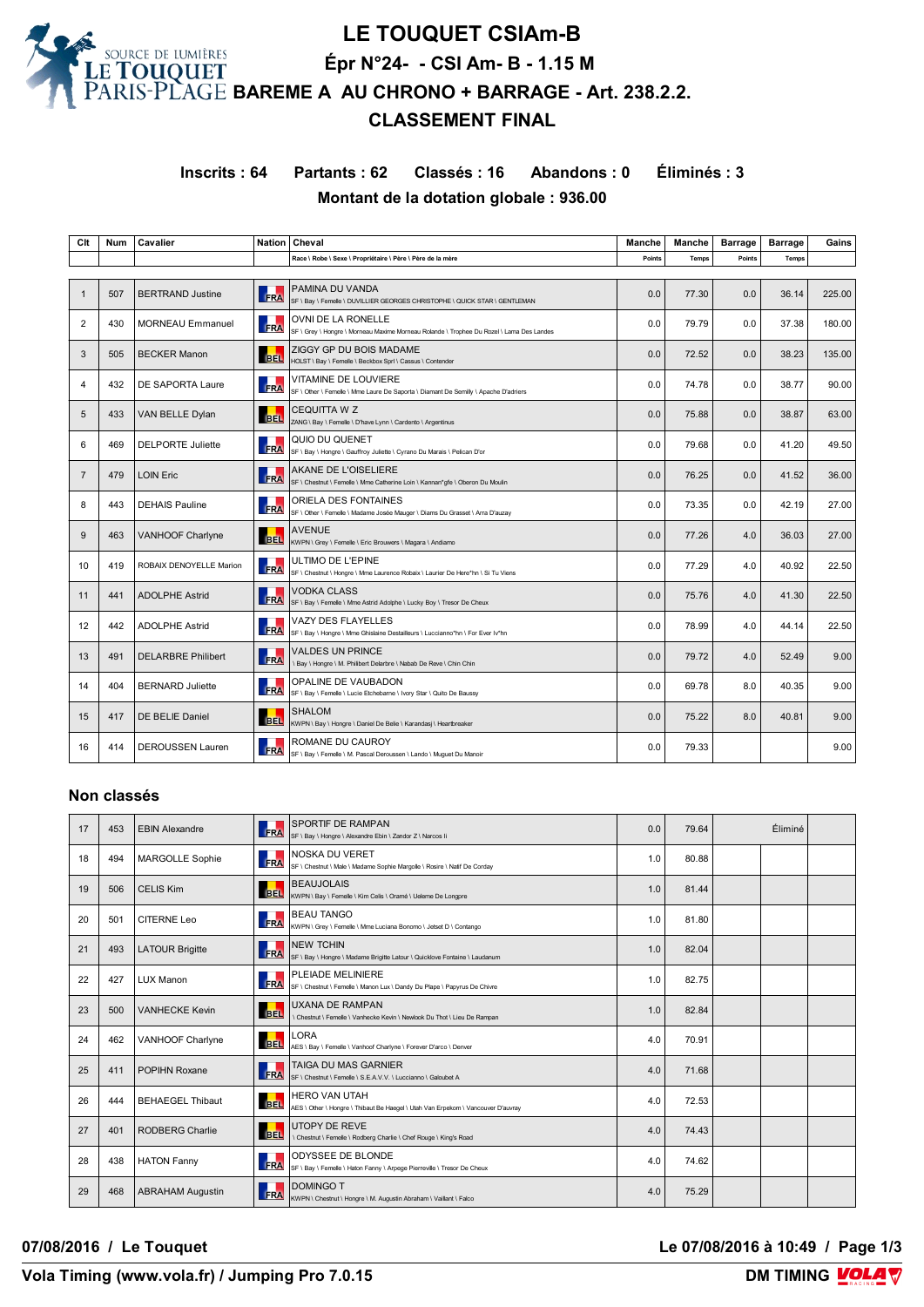## **LE TOUQUET CSIAm-B Épr N°24- - CSI Am- B - 1.15 M BAREME A AU CHRONO + BARRAGE - Art. 238.2.2. CLASSEMENT FINAL**

| Clt | Num | Cavalier                   | Nation                                                                                                                              | Cheval                                                                                                              | Manche | Manche | <b>Barrage</b> | <b>Barrage</b> | Gains |
|-----|-----|----------------------------|-------------------------------------------------------------------------------------------------------------------------------------|---------------------------------------------------------------------------------------------------------------------|--------|--------|----------------|----------------|-------|
|     |     |                            |                                                                                                                                     | Race \ Robe \ Sexe \ Propriétaire \ Père \ Père de la mère                                                          | Points | Temps  | Points         | Temps          |       |
| 30  | 504 | <b>MARCIANO Anne Flore</b> | FRA                                                                                                                                 | JANTHE VD DONKHOEVE<br>BWP \ Bay \ Femelle \ Elevage Du Blequin \ Vivaldi Du Seigneur \ Nabab De Reve               | 4.0    | 75.32  |                |                |       |
| 31  | 471 | <b>RAMCHURN Priscilla</b>  | <b>BEL</b>                                                                                                                          | AQUAREL D HOUTVELD<br>I Bay \ Femelle \ Priscilla Ramchurn \ \                                                      | 4.0    | 75.97  |                |                |       |
| 32  | 405 | <b>VANNIER Benedicte</b>   | FRA                                                                                                                                 | <b>RUTILANTE</b><br>SF \ Bay \ Femelle \ Benedicte Vannier \ Ephebe For Ever \ Arpege Pierreville                   | 4.0    | 75.99  |                |                |       |
| 33  | 400 | <b>SAUVAGE Alix</b>        | FRA                                                                                                                                 | QUANAIL DE LA BOAL<br>\ Grey \ Male \ Monsieur Eric Muhr \ Thunder Du Blin, Co \ Castel                             | 4.0    | 76.62  |                |                |       |
| 34  | 424 | <b>NICODEME Charlotte</b>  | FRA                                                                                                                                 | QUOCKANDO DU GENET<br>SF \ Chestnut \ Hongre \ Monsieur Fabrice Fillette \ Quidam De Revel Sf \ Quito De Baussy     | 4.0    | 77.01  |                |                |       |
| 35  | 457 | DESSE CARMIGNAC Marine     | FRA                                                                                                                                 | SKY TANGO<br>\ Chestnut \ Male \ Desse Carmignac Marine \ Sky Lawyer \ Beaudelaire                                  | 4.0    | 78.88  |                |                |       |
| 36  | 451 | <b>VALADON Valerie</b>     | <b>FRA</b>                                                                                                                          | LIBERTIE<br>SF \ Other \ Femelle \ S.C.E.A. Bacquenois Herrard \ Echogene Latour \ Feu Sacre                        | 4.0    | 79.02  |                |                |       |
| 37  | 418 | <b>THOMETCHECK Louise</b>  | <b>BEL</b>                                                                                                                          | TALOUNABAB K Z<br>ZANG \ Chestnut \ Femelle \ Lobbo Bvba \ Taloubet K \ Nabab De Reve                               | 4.0    | 79.81  |                |                |       |
| 38  | 477 | WOOD Lucy                  | NZ.<br><b>ZGBR</b>                                                                                                                  | <b>CRISTIAAN</b><br>KWPN \ Bay \ Hongre \ Ingrid Wood \ Timeless \ Saluut                                           | 5.0    | 80.62  |                |                |       |
| 39  | 496 | <b>MONERET Lilie</b>       | FRA                                                                                                                                 | SEGUR DE SAVIGNY<br>SF \ Chestnut \ Male \ Marie-Dominique Henry \ Kalaska De Semilly \ Narcos li                   | 5.0    | 80.67  |                |                |       |
| 40  | 410 | POPIHN Roxane              | FRA                                                                                                                                 | <b>VAROUM DE L'ERMITAGE</b><br>SF \ Chestnut \ Hongre \ Mme Dominique Popihn \ Quartz Du Chanu \ Diableur           | 5.0    | 81.48  |                |                |       |
| 41  | 488 | <b>DESPATURES Alice</b>    | FRA                                                                                                                                 | CAFEINE BE ST Z<br>ZANG \ Other \ Femelle \ Melle Alice Despatures \ Cassini Ii \ Heartbreaker                      | 5.0    | 81.50  |                |                |       |
| 42  | 497 | <b>BECKER Noemie</b>       | <b>BEL</b>                                                                                                                          | EURO DOLLAR GP DU BOIS MADAME<br>SBS \ Bay \ Male \ Leonard Jonathan \ Dollar De La Pierre \ Galoubet A             | 5.0    | 82.87  |                |                |       |
| 43  | 487 | DAOUT Chloé                | <b>BEL</b>                                                                                                                          | DORENA O.A.<br>\ Other \ Femelle \ Krizia Barragan \ Atlantic \ Ahorn                                               | 5.0    | 83.71  |                |                |       |
| 44  | 425 | <b>LAENEN Melissa</b>      | <b>BEL</b>                                                                                                                          | KISS OF TIME<br>BWP \ Bay \ Femelle \ Joke Van Scharen \ Emerald Van 't Ruytershof \ Aydin Des Malais               | 6.0    | 84.61  |                |                |       |
| 45  | 492 | <b>LOIN Marie</b>          | FRA                                                                                                                                 | PIC'SOUS DU CLOS<br>SF \ Chestnut \ Hongre \ Loin Eric \ Quat'sous \ Diableur                                       | 7.0    | 88.35  |                |                |       |
| 46  | 452 | <b>THOMETSCHEK Thomas</b>  | <b>BEL</b>                                                                                                                          | EMONA RV<br>KWPN \ Grey \ Femelle \ Alexis Dejonghe \ Mr. Blue \ Cantos                                             | 8.0    | 74.57  |                |                |       |
| 47  | 402 | RODBERG Charlie            | <b>BEL</b>                                                                                                                          | KAYA VAN DE ZELM<br>BWP \ Chestnut \ Femelle \ Charlie Rodberg \ Ogano Sitte \ Lancelot                             | 8.0    | 79.67  |                |                |       |
| 48  | 413 | <b>DEROUSSEN Lauren</b>    | FRA                                                                                                                                 | OCEANE DE WASIGNY<br>SF \ Bay \ Femelle \ M. Pascal Deroussen \ Lando \ Naos D'helby                                | 8.0    | 94.69  |                |                |       |
| 49  | 449 | <b>GENET Pauline</b>       | BEL.                                                                                                                                | DALTON LES HAUTS<br>SBS \ Chestnut \ Hongre \ Nelson Pessoa \ Ogane Sitte \ Calypso Iii                             | 9.0    | 83.32  |                |                |       |
| 50  | 464 | <b>COUNASSE Michel</b>     | <b>BEL</b>                                                                                                                          | ISMAYA DES BRUYERES<br>BWP \ Chestnut \ Femelle \ Michel Counasse \ Baloubet Du Rouet 89502905h \ Domburg 430069988 | 9.0    | 83.34  |                |                |       |
| 51  | 439 | <b>BARDYN Benjamin</b>     | <b>The Contract of the Contract of the Contract of the Contract of the Contract of the Contract of the Contract o</b><br><b>BEL</b> | COCOFLANEL DE PAEP Z<br>ZANG \ Grey \ Hongre \ De Belie Daniel \ Corland \ Lys De Darmen                            | 9.0    | 83.77  |                |                |       |
| 52  | 484 | YANNART Valerie            | <b>BEL</b>                                                                                                                          | <b>ESMERANDA</b><br>\ Black \ Femelle \ Valerie Yannaert \ Espri \ Renville                                         | 10.0   | 100.80 |                |                |       |
| 53  | 437 | <b>WATTEZ Louise</b>       | FRA                                                                                                                                 | VICOMTE DE ST SIMEON<br>SF \ Bay \ Male \ Liste Rouge \ Quality Touch \ Elf lii                                     | 11.0   | 88.22  |                |                |       |
| 54  | 429 | <b>KNAEBEL Marion</b>      | <b>FRA</b>                                                                                                                          | <b>AGRION DU CLOZEL</b><br>SF \ Bay \ Hongre \ Liste Rouge \ Eurocommerce Berlin \ Imprevu De La Cour               | 11.0   | 88.79  |                |                |       |
| 55  | 435 | HANNEDOUCHE Hubert         | FRA                                                                                                                                 | VAS L'HEUREUX<br>SF \ Chestnut \ Hongre \ S.C.E.A. Bacquenois Herrard \ Norman Pre Noir \ Quelmek                   | 12.0   | 76.15  |                |                |       |
| 56  | 455 | <b>RIDELLE Louis</b>       | <b>BEL</b>                                                                                                                          | PIVOINE D'ARCHONFOSSE<br>\ Bay \ Femelle \ David Ridelle \ Phelius Ste Hermelle \ Dionysos                          | 13.0   | 82.17  |                |                |       |
| 57  | 490 | LOBBEDEZ Mathilde          | FRA                                                                                                                                 | SINKAO DES LAVANDES<br>SF \ Chestnut \ Hongre \ Marie Laure Dugast \ Damiro B \ Frou Frou                           | 14.0   | 103.64 |                |                |       |
| 58  | 486 | NOE Agathe                 | FRA                                                                                                                                 | RHAPSODIE DU BOURGUET<br>SF \ Bay \ Femelle \ Katia Ratel \ Landor S \ Uzelien                                      | 16.0   | 92.89  |                |                |       |
| 59  | 483 | <b>SCAUFLAIRE Lore</b>     | <b>BEL</b>                                                                                                                          | QUALINE ROCHA<br>\ Grey \ Femelle \ Axel Scauflaire \ Florin \ Quartz De Vauptin                                    | 17.0   | 98.60  |                |                |       |

## **Éliminé - Manche**

| 456 | GAYET Jean Luc  |            | <b>I QUEL AS DU BOCHARD</b><br>FRA SF \ Grey \ Hongre \ Gayet Frederique Gayet Jean-Lu \ Cassini li \ Quat'sous |  |  |  |
|-----|-----------------|------------|-----------------------------------------------------------------------------------------------------------------|--|--|--|
| 473 | ALLEN Alexandra | <b>GBR</b> | <b>NZ</b> DADIVA<br>KWPN \ Bay \ Femelle \ Alexandra Allen \ Con Spirito R \ Silvio Ii                          |  |  |  |

**07/08/2016 / Le Touquet Le 07/08/2016 à 10:49 / Page 2/3**